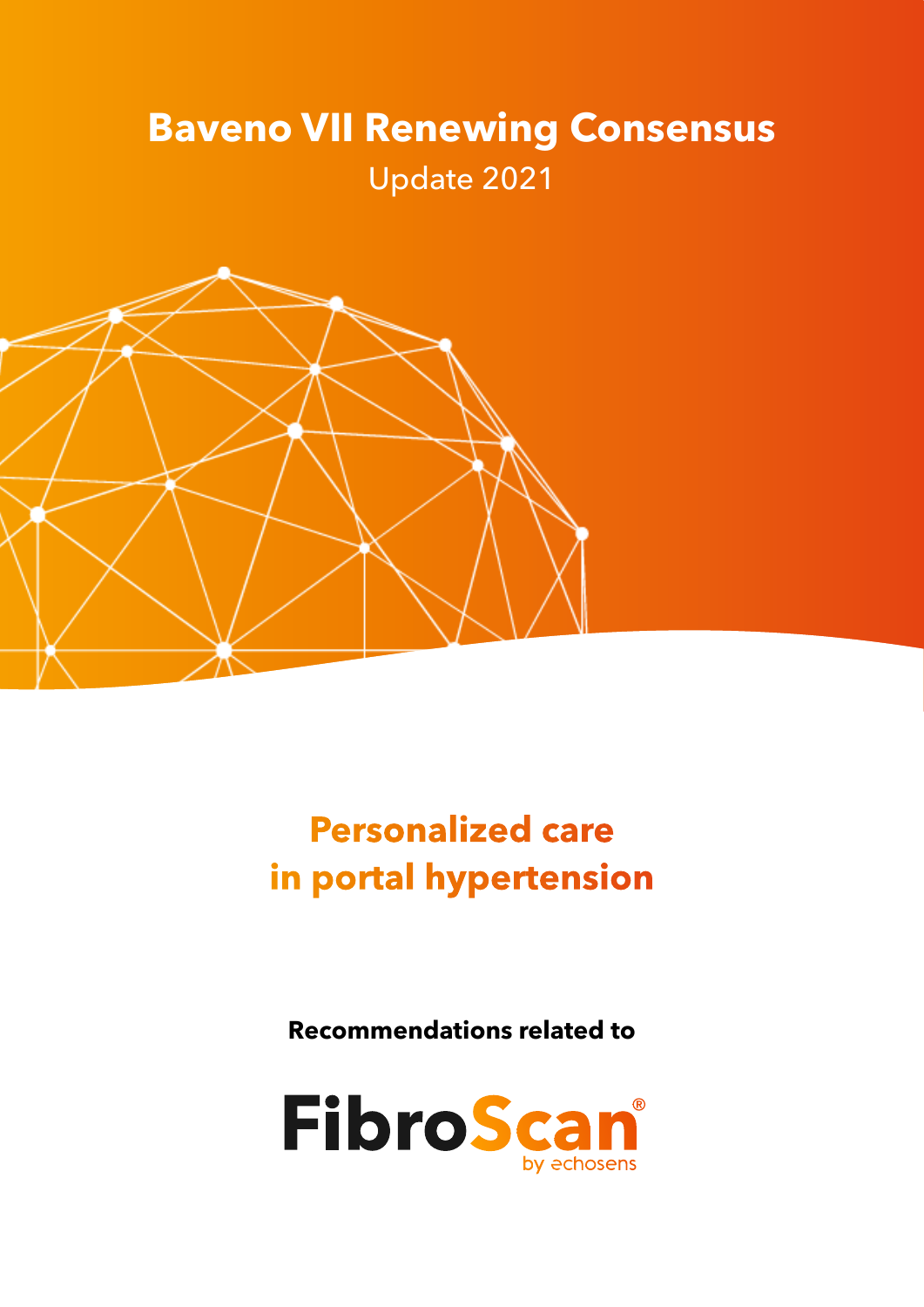### **Foreword**

These new Baveno VII guidelines further reinforce the use of FibroScan® for the management of patients with advanced chronic liver disease.

### **Key takeaways**

- → LSM by VCTE<sup>™</sup> is presented as the cornerstone NIT for both better risk stratification and improved clinical decision making for patients at risk of cACLD, CSPH and esophageal varices.
- → LSM by VCTE<sup>™</sup> is now also recommended for the monitoring of cACLD patients, with clear cut-offs provided to identify substantially reduced risk of decompensation and liver-related death.
- ➜ Like recent EASL guidelines, **Baveno VII new guidelines are also introducing recommendations on spleen stiffness**, with for the first-time cut-offs for SSM by VCTE™.
- ➜ All these cut-offs are specific to our FibroScan® technologies, **providing an even stronger level of support** for the use of our solutions in specialized centers.
- ➜ These **Baveno VII guidelines** will have a global impact, **being endorsed by many societies across the world** including EASL and AASLD.
- ➜ Same as Baveno VI, **there is no mention of cut-offs by other shear wave elastography technologies (2D-SWE & pSWE)** in these new Baveno VII guidelines, on both liver stiffness & spleen stiffness.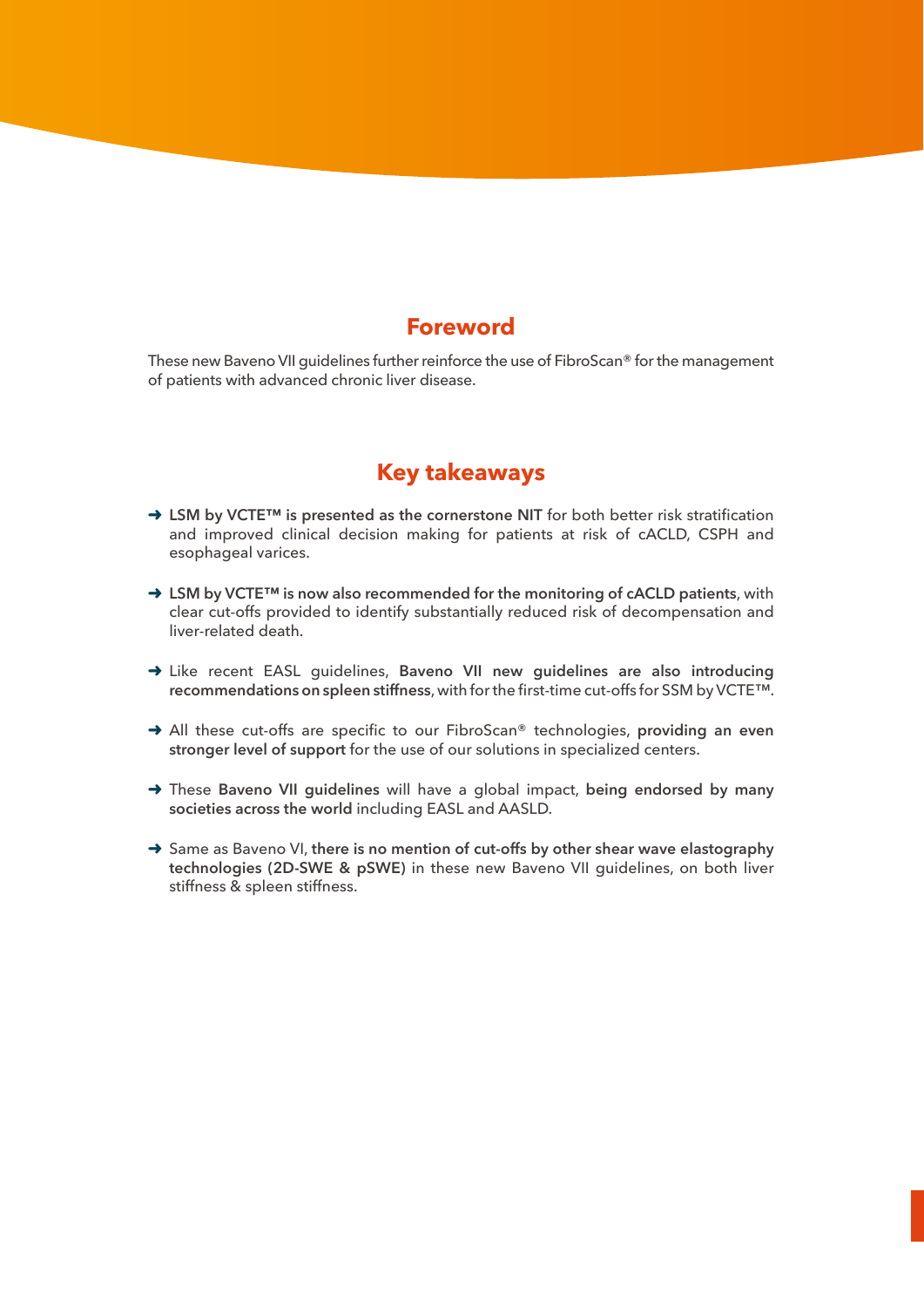

## **Clear cut-off values for LSM by VCTE™ to rule out and to rule in advanced CLD patients**

- **LSM values by TE <10 kPa** in the absence of other known clinical/imaging signs rule out cACLD; values between 10 and 15 kPa are suggestive of cACLD; **values >15 kPa** are highly suggestive of cACLD.
- **A rule of five for LSM by TE** (10-15-20-25 kPa) should be used to denote progressively higher relative risks of decompensation and liver-related death independently of the etiology of CLD. **(See figure 1)**
- **LSM by TE ≤15 kPa** plus platelet count ≥ 150x109/L rules out CSPH in cACLD patients.
- In patients with virus and/or alcohol related cACLD and non-obese (BMI <30 kg/m2) NASH cACLD, a **LSM value by E ≥25 kPa** is sufficient to rule in CSPH.
- Patients with compensated cirrhosis not candidates for initiating NSBB for the prevention of decompensation should undergo an endoscopy for variceal screening if **LSM by TE ≥20 kPa** or platelet count ≤150x109/L.

# **LSM by VCTE™ recommended to monitor cACLD patients**

- LSM could be repeated **every 12 months** to monitor changes.
- A clinically significant decrease in LSM, which is associated with substantially reduced risk of decompensation and liver-related death, can be defined as a decrease in **LSM of ≥20%** associated with **LSM<20 kPa** or any decrease to a **LSM<10kPa**.
- Patients avoiding screening endoscopy can be followed up by yearly repetition of TE and platelet count. If **LSM increases (≥ 20 kPa)** or platelet count declines (≤150x109/L), these patients should undergo screening endoscopy.

### **New recommendations on spleen stiffness: SSM by VCTE™**

- SSM using TE can be used in cACLD due to viral hepatitis (untreated HCV; untreated and treated HBV) to rule-out and rule-in CSPH (**SSM<21 kPa** and **SSM>50 kPa**, respectively).
- **SSM ≤40 kPa** by TE can be used to identify subject at low probability of high-risk varices, in whom endoscopy can be avoided.



#### **Acronyms**

- cACLD: Compensated Advanced Chronic Liver Disease, this term had been proposed to reflect the continuum of severe fibrosis and cirrhosis in patients with ongoing CLD.
- CLD: Chronic Liver Disease
- CSPH: Clinically Significant Portal Hypertension
- LSM: Liver Stiffness Measurement
- NASH: Non-alcoholic Steato-hepatitis
- NIT: Non-invasive Test
- NSBB: Nonselective Beta Blocker
- PH: Portal Hypertension
- SSM: Spleen Stiffness Measurement
- TE: Transient Elastography
- VCTE: Vibration Controlled Transient Elastography

#### **Endorsement**

The Baveno VII Consensus workshop was endorsed and supported with unrestricted grants by the following:

a) International Scientific Societies: **EASL** (European Association for the Study of the Liver)

b) national scientific societies: **AASLD** (American Association for the Study of Liver Disease); **AEEH** (Spanish Association for the Study of the Liver), **AFEF** (French Association for the Study of the Liver), **AIGO** (Italian Association of Hospital Gastroenterologists and Endoscopists); **AISF** (Italian Association for the Study of the Liver); **CIBERehd** (Spanish network of biomedical investigation in liver and digestive diseases), **ÖGGH** (Austrian Society for Gastroenterology and Hepatology), **SASL** (Swiss Association for the Study of the Liver), **SIGE** (Italian Society of Gastroenterology).

#### **Liver decompensation & Liver-related death**